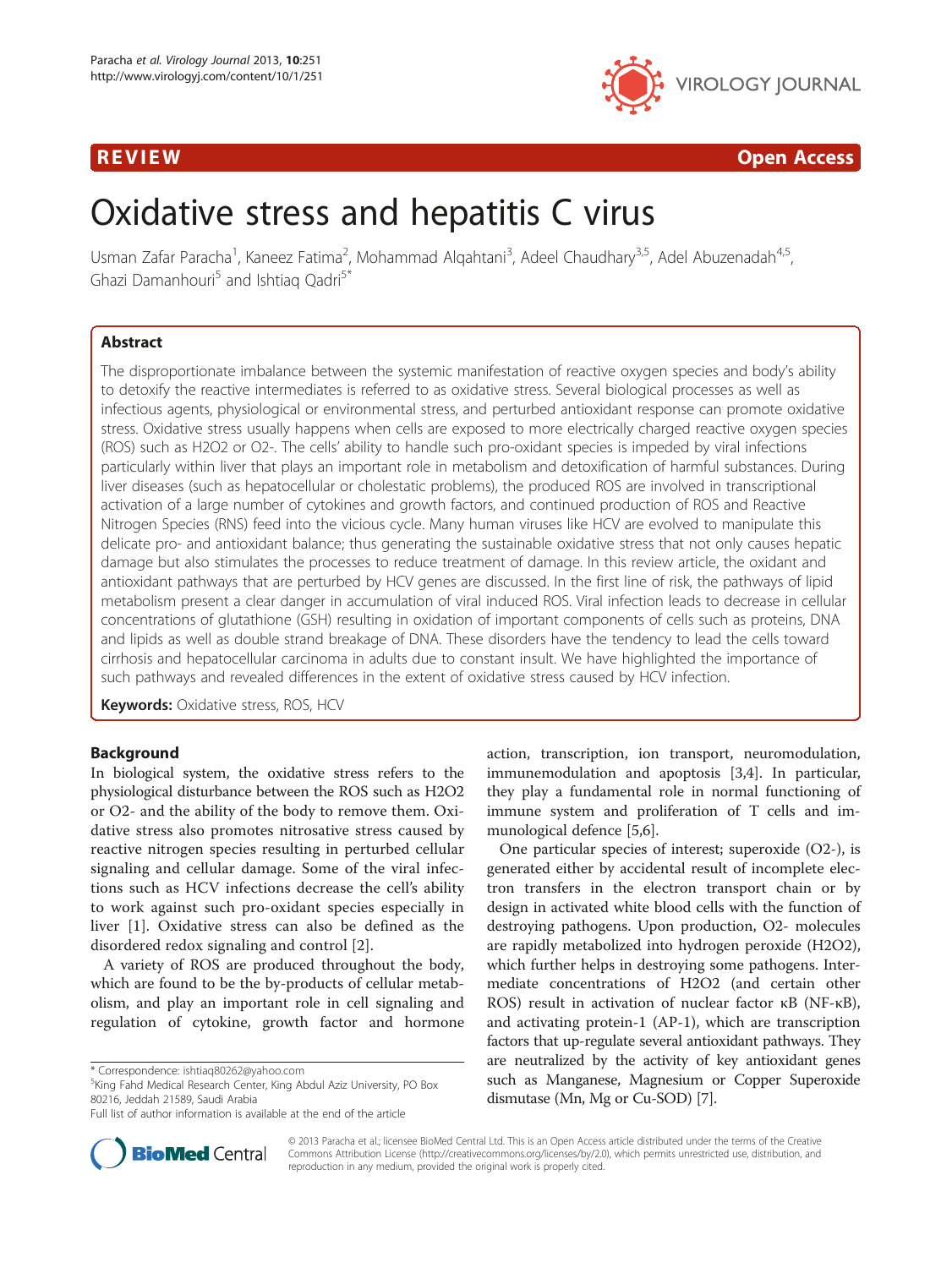#### ROS and oxidative stress

ROS are usually produced during the processes of aerobic metabolism, ongoing stress, and exposure to UV light or X-rays. They play an important role in many of the signaling reactions in different organisms from bacteria to mammalian cells. These were previously considered as only the toxic by-products but now they are also known to work in complex signaling network of cells [\[8\]](#page-6-0).

Many different enzymes in mitochondria, endoplasmic reticulum, peroxisomes and other cell compartments are involved in synthesis of ROS [\[9,10\]](#page-6-0) that causes cellular stress either through direct interaction with the biological molecules such as proteins, lipids and nucleic acids, or through activation of classical signaling cascades involved in stress responses including protein kinases, cytokines, and transcription factors [[8,11](#page-6-0)] leading to inflammatory responses.

# Role of mitochondria and endoplasmic reticulum in oxidative stress

Mitochondria generate ROS as a by-product of ATP synthesis via oxidative phosphorylation that may cause oxidative injury to mitochondrial DNA (mtDNA) [\[12,13](#page-6-0)]. Different oxidative stress conditions usually result in various diseases associated with alteration or depletion of mtDNA copy numbers [\[14-17\]](#page-6-0).

HCV also changes the steady-state levels of a mitochondrial protein chaperone, referred to as prohibitin, that disturbs the mitochondrial respiratory chain leading to overproduction of ROS [[18](#page-6-0)].

Endoplasmic reticulum (ER) is an organelle in the cells that is responsible for folding of proteins. Researchers are of the opinion that protein oxidation in ER results in protein folding and production of ROS that results in oxidative stress. ER is also the primary storage site for calcium that is required for protein folding reactions [[19](#page-6-0)]. Researchers reported that oxidative stress may result in elevated leakage of calcium from ER lumen and the same thing happens in ER stress [\[20](#page-6-0)-[22](#page-6-0)]. As more calcium comes in cytosol, mitochondrial ROS production increases [\[19\]](#page-6-0).

#### Role of hepatitis C virus (HCV) in oxidative stress

Hepatitis C virus (HCV) belongs to Flaviviridae family of RNA viruses having positive strand RNA genome [\[23](#page-6-0)] of approximately 9400 bp in length [\[24](#page-6-0)]. HCV results in 3– 4 million new cases of viral hepatitis annually. Nearly 150 million people are chronically infected having a risk of liver cirrhosis and/or liver cancer [[25](#page-6-0)]. In the mid 1990s, researchers found the occurrence of oxidative stress during chronic hepatitis C [\[26\]](#page-6-0).

Although viral replication mostly takes place in the hepatocytes but HCV potentially attacks the cells of the immune system and propagates there. In this case, lymphocytes are found to be involved in the occult –

occult HCV infection (OHCI) – and active forms of disease. OHCI causes phosphoinositol 3-kinase-mediated cellular response in peripheral blood lymphocytes after mitochondrial oxidative stress and damage to DNA double strands. OHCI has been found to be related to increased risk of developing hepatocellular carcinoma and lymphoproliferative disorders [\[27\]](#page-6-0).

Researchers reported that in chronic hepatitis, immunity initiates the production of ROS [\[28\]](#page-6-0) and nitric oxide (NO) [[29\]](#page-6-0). This was further reported by Farinati et al. that HCV produces more ROS than other hepatitis viruses [[30\]](#page-6-0) and patients with chronic hepatitis C have over 80% chances of developing chronic diseases (CHC) as compared to patients of hepatitis A, B and E [[31\]](#page-6-0). An increase in the amount of ROS by two to five orders of magnitude in liver tissue from CHC patients have also been reported [[32,33\]](#page-6-0) and significant increase in lymphocytes of patients with chronic and OHCI [\[27\]](#page-6-0).

HCV replicates in cytoplasm and results in chronic infections that may finally cause chronic hepatitis, cirrhosis, and hepatocellular carcinoma (HCC) [\[34,35](#page-6-0)]. The extent of mitochondrial injury and severity of oxidative injury exerted in liver tissue represent severity of HCV infection [\[36](#page-6-0)]. Oxidative stress has also been found to play an important role in HCV genome translation that is found to be mediated via PERK-mediated inhibition of cap-dependent translation [[26\]](#page-6-0). Previously researchers found that ROS induced viral genome heterogeneity is the probable mechanism for viral escape from the immune system [[37](#page-6-0)].

### HCV proteins associated with oxidative stress

HCV viral nucleocapsid protein, an HCV core protein, has been found to increase the oxidative stress in liver [[38\]](#page-6-0). Out of 10 viral proteins, the core protein is the strongest regulator [\[39,40\]](#page-6-0) but is not the only one associated with increased oxidative stress as NS3, or NS5A proteins have also been found to increase the oxidative stress [\[41-](#page-6-0)[43](#page-7-0)]. In further studies, researchers found that E1 [\[39](#page-6-0)], E2 [[29,](#page-6-0)[44\]](#page-7-0), and NS4B [\[39](#page-6-0)[,45\]](#page-7-0) are also involved in oxidative stress.

The nonstructural protein 5A (NS5A), which is an integral membrane protein important for replication of virus along with other important phenomenon such as interferon resistance, and apoptosis [[46](#page-7-0)], encoded by human HCV RNA genome, changes the calcium levels. The core, NS5A, and NS3 proteins not only increase calcium uptake by mitochondria but also cause oxidation of mitochondrial glutathione leading to increased ROS [[13](#page-6-0)[,47,48\]](#page-7-0) in mitochondria resulting in translocation of NF-κB and STAT-3 transcription factors into the nucleus leading to oxidative stress. Antioxidants remove NS5A-induced activation of NF-κB and STAT-3 [\[49,50](#page-7-0)]. NS4B also increases the translocation of NF-κB into the nucleus through protein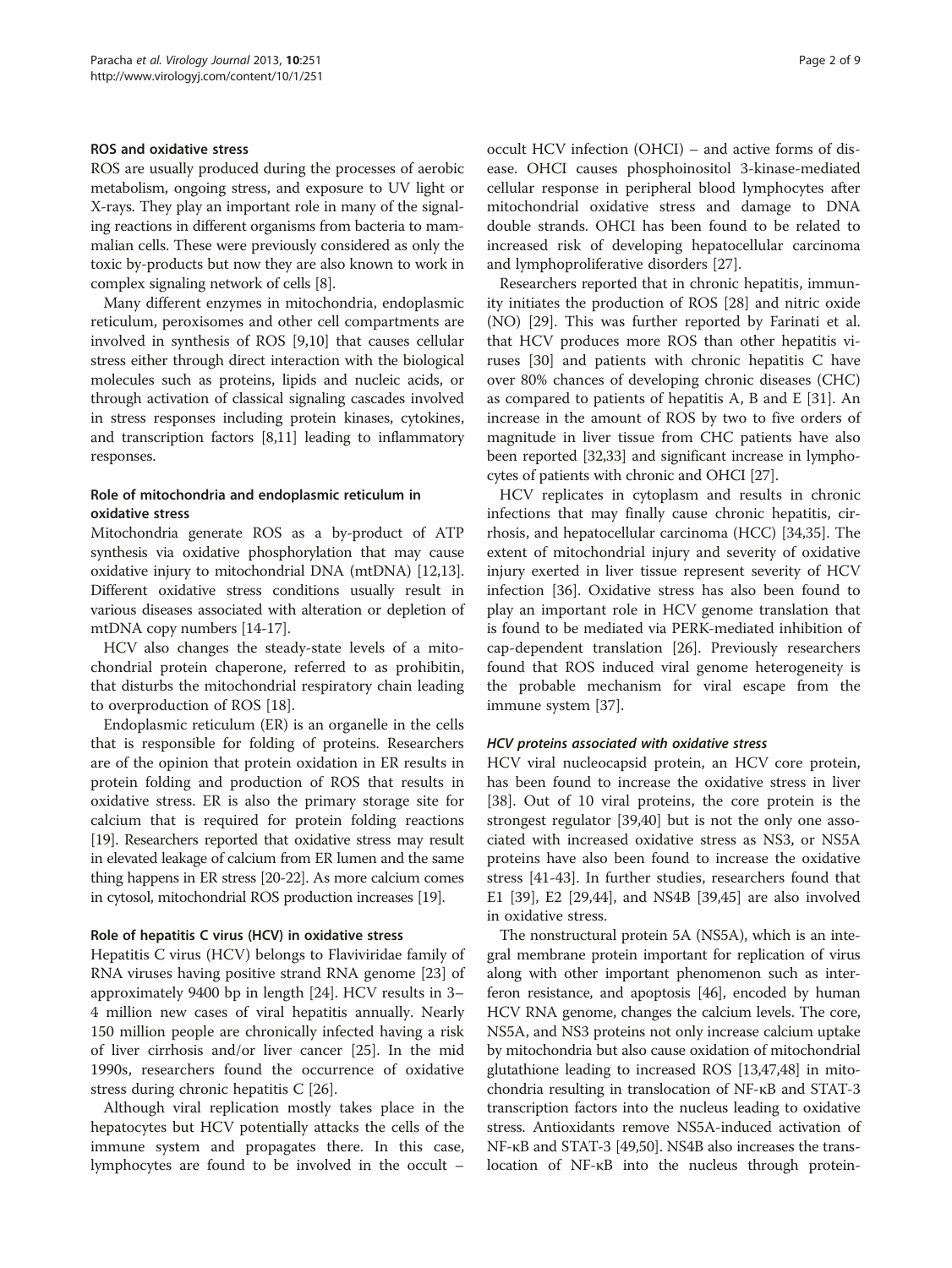tyrosine kinase (PTK) mediated phosphorylation and subsequent degradation of κB alpha [[45\]](#page-7-0). Basic points of viral proteins involved in oxidative stress are mentioned in the Table 1.

NS5A protein has also been found to play an important role in activation of p38 MAPK (mitogen-activated protein kinase), JNK (c-Jun N-terminal kinase) and AP-1 (activator protein-1) that are linked to increased oxidative stress leading to increased MnSOD (manganese-superoxide dismutase) antioxidant responses [[1](#page-6-0)].

Along with ROS, NO also causes oxidative DNA damage. NO not only damages DNA but also inhibits DNA repair [[51](#page-7-0)-[53](#page-7-0)] as shown in Figure [1.](#page-3-0) The Casein kinase 2 and phosphoinositide-3 kinase mediates the effect of core and NS5A proteins [\[39\]](#page-6-0).

## Effect of HCV on the enzymes

Research showed increased levels of some of the defense enzymes such as heme oxygenase (HO-1) [\[54](#page-7-0)] and thioredoxin (Trx) [[55,56\]](#page-7-0) in patients of CHC. HCV also poses danger to antioxidant systems in the body such as HO-1 and NADH dehydrogenase quinone 1 [[18](#page-6-0)] that may lead to increased oxidative stress in liver during infections caused by HCV. In addition to these, researchers found decreased levels of many other antioxidant defense enzymes, such as manganese or Cu/Zn superoxide dismutase (SOD), glutathione reductase, and glutathione peroxidase, in the peripheral blood mononuclear cells (PBMC) of the patients of CHC [[27](#page-6-0),[57,58](#page-7-0)].

HCV induces the expression of 3β-hydroxysterol Δ24 reductase (DHCR24) as 5′-flanking genomic promoter region of DHCR24 is responsive to HCV. This region also binds Sp1 transcription factor in response to oxidative stress under the regulation of ataxia telangiectasia mutated (ATM) kinase. Overexpression of DHCR24 decreases acetylation resulting in disturbed p53 activity leading to suppressed hydrogen peroxide-induced apoptotic response in hepatocytes [\[59\]](#page-7-0).

HCV also acts as a regulator of Nox4, a member of the NADPH oxidase (Nox) family, inducing ROS production through autocrine transforming growth factor β (TGF-β) dependent mechanism [[60\]](#page-7-0). ROS are found to have an important influence on development of inflammatory liver disease mediated by HCV [\[61](#page-7-0),[62\]](#page-7-0).

| Table 1 HCV proteins involved in oxidative stress |  |  |  |  |  |
|---------------------------------------------------|--|--|--|--|--|
|---------------------------------------------------|--|--|--|--|--|

| <b>HCV</b> proteins                      | What they can do?                                                   |  |  |
|------------------------------------------|---------------------------------------------------------------------|--|--|
| Core protein, NS3, NS5A,<br>E1, E2, NS4B | · Increase oxidative stress                                         |  |  |
|                                          | • Increase calcium uptake by mitochondria                           |  |  |
| Core protein, NS5A, NS3                  | • Oxidation of mitochondrial glutathione<br>leading to elevated ROS |  |  |

### Iron and the oxidative stress

Iron has also been found to play an important role in oxidative stress. Fenton's reaction, which causes the conversion of low active H2O2 into potential hydroxyl and peroxide radicals, helps iron ions in ROS production [[10,](#page-6-0)[63\]](#page-7-0). Iron is present in many parts of the body and liver is one of the main sites of storage [[64-66](#page-7-0)], thereby increased iron ions could result in more oxidative stress in liver cells. Usually the concentration of iron in plasma in humans remain stable at 10–30 μM [\[64](#page-7-0)] but nearly 40% of CHC patients showed elevated levels of iron and ferritin in serum and 10% of patients showed elevated levels of iron in liver [\[67](#page-7-0)]. Researchers found that phlebotomy or dietary iron restriction decreases oxidative stress and lipid peroxidation in CHC patients [[68,69\]](#page-7-0).

#### Protection

Human body is specially developed to work against oxidative stress [\[70,71\]](#page-7-0). The defense system of the body consists of low molecular weight compounds such as glutathione and other antioxidants along with "phase II defense enzymes" that are capable of getting rid of ROS.

#### Glutathione

Glutathione is synthesized in all types of eukaryotic cells and especially found in liver. It is considered as one of the most important anti-oxidants. It is also a redox and cell signaling regulator, and works by decreasing H2O2 level and by scavenging reactive oxygen and nitrogen radicals [\[72\]](#page-7-0). Researchers found decreased glutathione levels in a large number of CHC patients [[26\]](#page-6-0).

Recently, researchers have reported that glutathione, which is usually oxidized in oxidation stress to prevent cellular components from reactive oxygen species, moves towards vacuole by ABC-C transporter Ycf1 rather than staying in the cytoplasm. This movement of the oxidized glutathione to the vacuole protects the cellular metabolic processes of cytoplasm from the oxidative damage. This finding also shows that the conventional methods of determining oxidative stress have to be re-evaluated as the cells could have been under oxidative stress even when the cytoplasm looks healthy [\[73\]](#page-7-0).

Researchers found that a by-product of glutathione; N-acetylcysteine (NAC), also decreases oxidative stress [[74,75](#page-7-0)]. Some "Oxidative stress" related processes are presented in Figure [2.](#page-3-0)

#### Nrf2

A transcription factor protein, namely Nrf2, controls the cell's ability to cope with oxidative stress by elevating the expression of key genes for eliminating the damaged proteins. During elevated oxidative stress, Nrf2 increases the production of 20 S proteasome and also affects the Pa28αβ (11 S) proteasome regulator (Pa28) helping in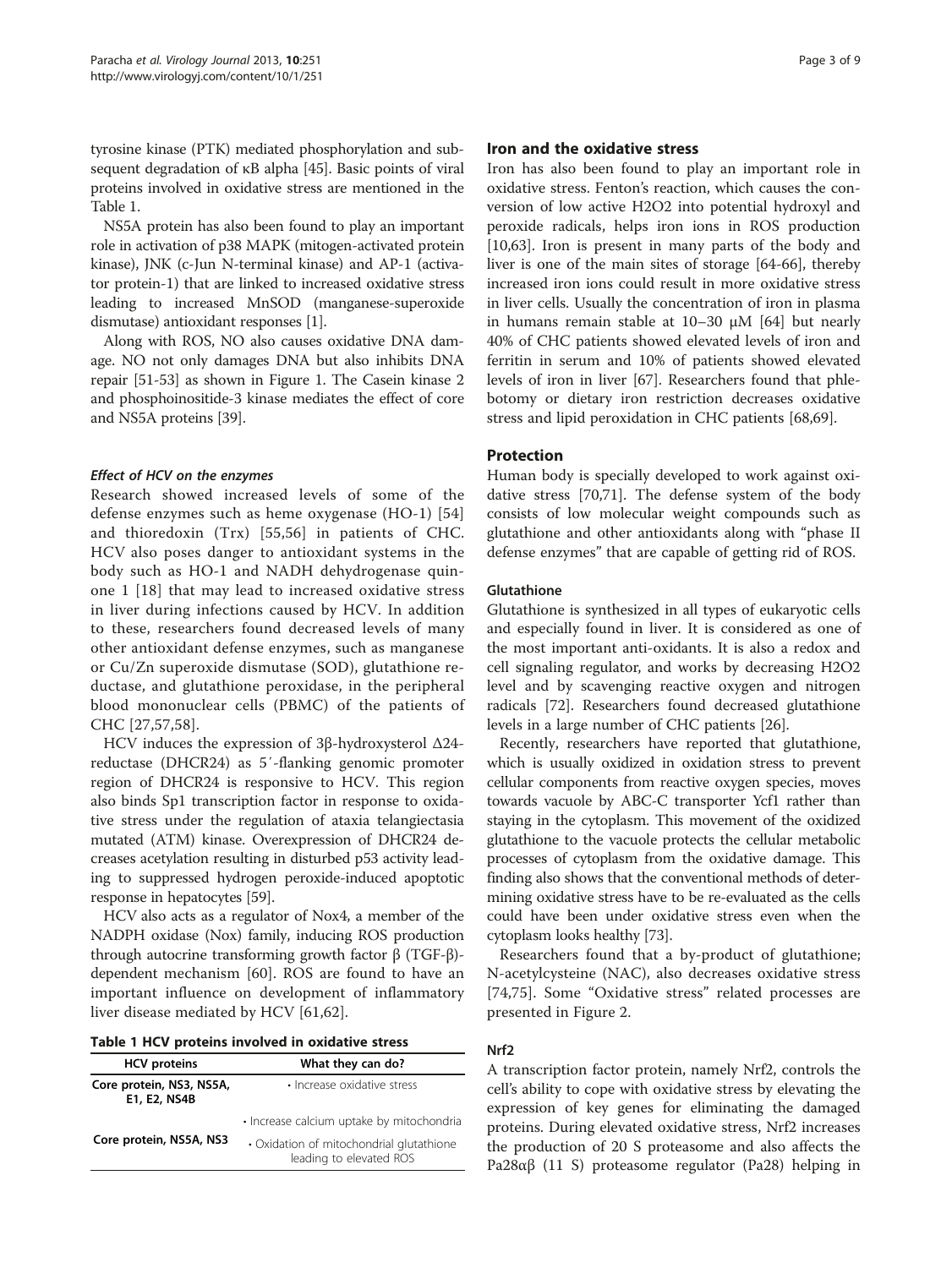<span id="page-3-0"></span>

the breakdown of oxidized proteins that could destroy the cells after accumulation [[76\]](#page-7-0). Nrf2 protein has also been found to be related to stem cell division [\[77](#page-7-0)]. In another study, this protein has been found to be related to the increased chances of atherosclerosis due to increased plasma cholesterol levels and the cholesterol content in liver [\[78](#page-7-0)]. It has been reported that activation of Nrf2, as a result of HCV, is mediated by the mitogen-

activated protein (MAP) kinases p38 MAPK and janus kinase [\[79](#page-7-0)].

The antioxidant defense Nrf2/ARE pathway is mediated by five viral proteins, i.e., core, E1, E2, NS4B, and NS5A. The core protein is found to be the most potent regulator [[80](#page-7-0)]. However, in another contradictory study, researchers found the suppressed Nrf2/ARE pathway in the HCVcc system [[81](#page-7-0)]. The reasons for this contradiction are not

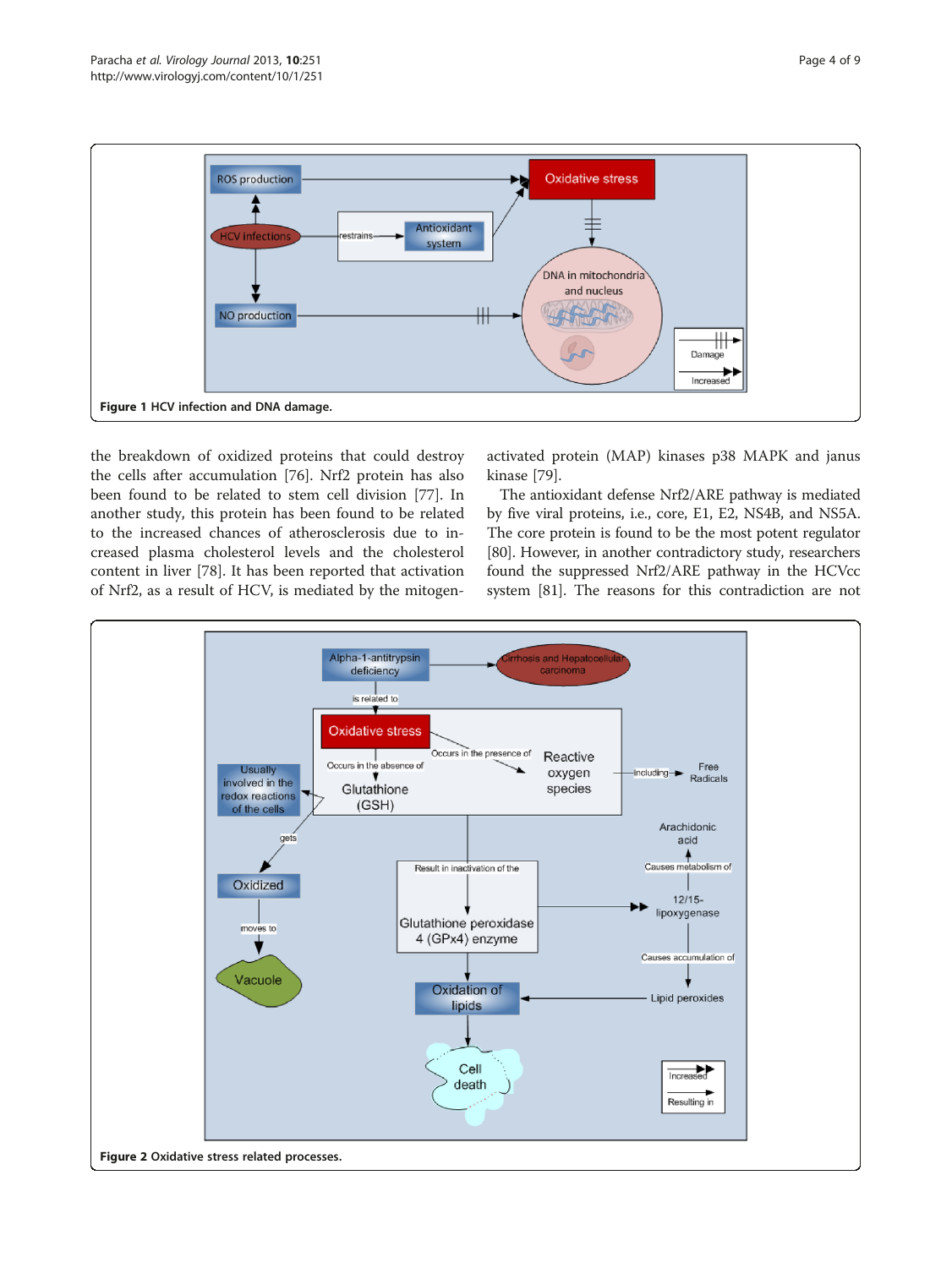known although the researchers used the similar infection conditions.

# MDA and complement factor H

The lipids in cell membranes produce many of the reactive products upon oxidative stress. One of those compounds is malondialdehyde (MDA) that changes other molecules to produce novel oxidation-specific epitopes that takes the attention and inflammatory reaction of the innate immune system. MDA is also found to attract an immune system protein called complement factor H (CFH) that stops the uptake of MDA-modified proteins by macrophages after binding to MDA. This resulted in neutralization of inflammatory effects of MDA in mice model [[82](#page-7-0)]. Presently known mechanisms of Nrf2 and Complement Factor H are presented in the Figure 3.

#### HNF and MRP2

Qadri et al. reported that HCV induces the hepatocyte nuclear factor (HNF)-1 and HNF4, and this process has been attributed to the elevated oxidative stress as well

as the direct interaction of NS5A protein and HNF1. Both HNF1 and HNF4 are considered as the important transcriptional factors for the normal development of the liver. This HNF1 activation results in increased MRP (multidrug resistance protein)-2 activity that plays an important role in the detoxification process associated with oxidative stress [\[83](#page-8-0)].

# PARP1 and SIRT6

A protein, sirtuin 6 (SIRT6), is produced maximally under oxidative stress. This protein along with poly [adenosine diphosphate (ADP)–ribose] polymerase 1 (PARP1) protein helps in repair of double strand breaks. PARP1 is an enzyme that is among the first compounds responding to DNA damage. SIRT6 is helpful in DNA repair even in the absence of oxidative stress. Researchers found that increased levels of SIRT6 help in more rapid direction of the DNA repair enzymes towards the sites of damage thereby increase the restoration of double strand breaks [[84](#page-8-0)]. The role of prohibitin and SIRT6 are presented in the Figure [4.](#page-5-0)

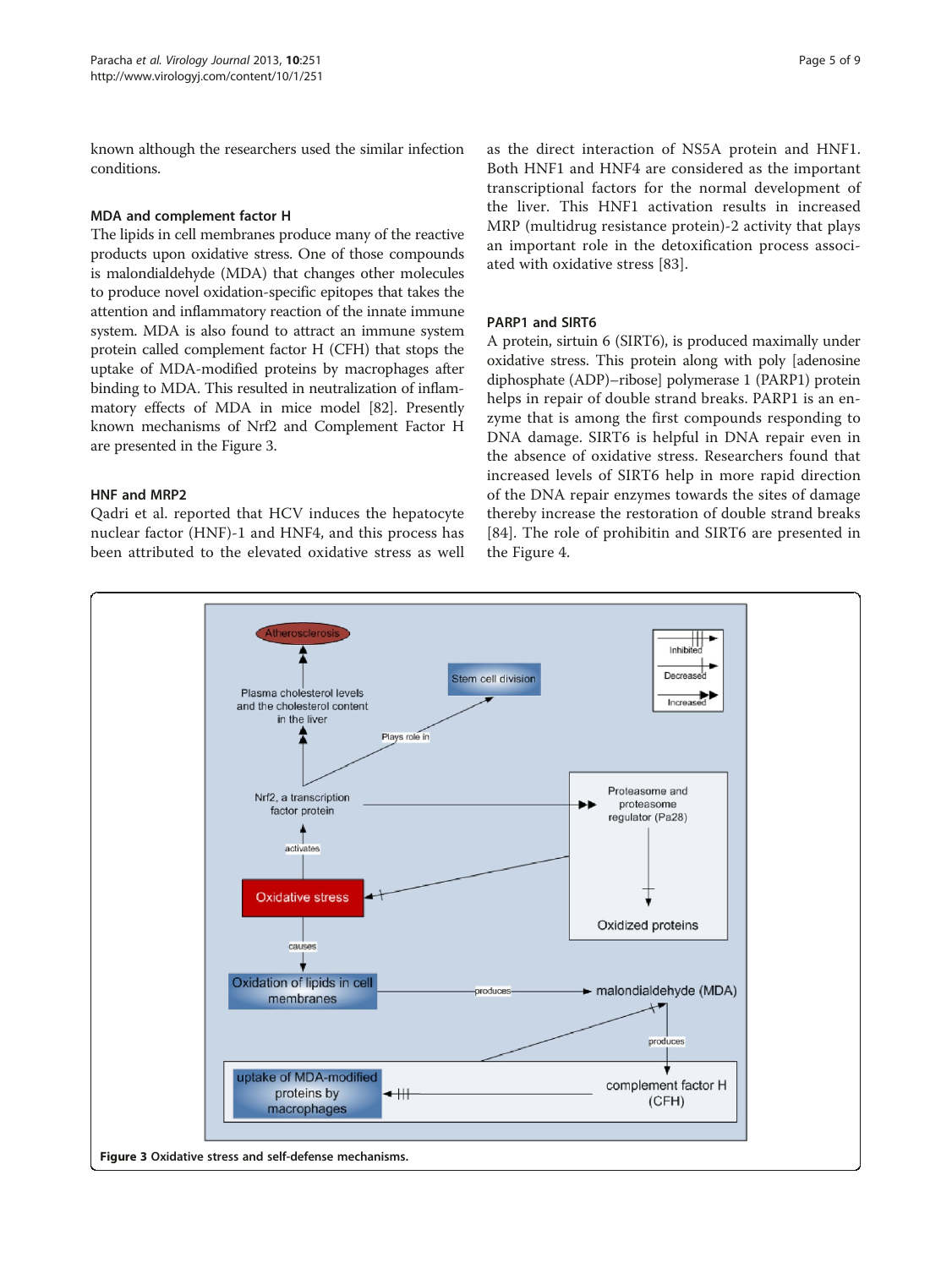<span id="page-5-0"></span>

# Future directions

There is no doubt that oxidative stress plays an important role in HCV pathogenesis, therefore the combination of several mechanisms described above could be exploited to reach the new solutions of combating the oxidative stress in HCV infection. Antioxidants may be employed in 4 different ways 1) to impair in HCV replication 2) to improve liver enzyme levels, 3) to protect against liver cell damage and 4) to render interferon anti-viral therapy more effective. In fact, triple antioxidants therapies are on rise, which include such as alpha-lipoic acid, silymarin and selenium in suppressing HCV-induced liver disease [[85\]](#page-8-0), when used together with Vitamins C and E, and in a healthy diet and exercise regime [[86\]](#page-8-0). Hypolipidemic agent, nordihydroguairetic acid which is also a potential antioxidant has been shown to affect lipid droplet morphology and HCV propagation [[87\]](#page-8-0). MnSOD are shown to be the prime candidates for reversal of HCV-induced fibrosis [[88\]](#page-8-0) and activation of NFkB may be another way to boost antioxidant MnSOD response [[89\]](#page-8-0). In a phase II study of HCV patients, the mitochondria-targeted anti-oxidant mitoquinone is shown to decrease liver damage [[90\]](#page-8-0).

Researchers showed that peripheral blood leukocyte mtDNA copy number and oxidative stress could help in assessment of mitochondrial damage in HCV-infected patients but it needs further work, whether they can be utilized to evaluate the activity or severity of the HCVrelated liver diseases. The clinical significance of damage to mtDNA between the occult and overt HCV-infected patients needs further research. Moreover, the changes in mtDNA damage with time in different HCV-infected patients and the risk of consequent hepatocellular carcinoma needs further studies [\[13](#page-6-0)]. Role of oxidative stress on HCV entry and particle assembly and release needs more research in which HCV cell entry is thought to be a multi-step process [\[91\]](#page-8-0).

Another important thing that needs further research is the role of antioxidant defense systems against HCV as researchers found some contradictory results such as in the case of antioxidant Defense Nrf2/ARE Pathway [[26](#page-6-0)]. Oxidative stress, in mouse model, has also been found to be related to the expression of misfolded human alpha-1 antitrypsin mutant Z protein but the mechanism, which can be more than one, are still not clear. Moreover, the effects of different levels of monomer, non-globular polymer or globular forms on oxidative stress need further research [\[92](#page-8-0)].

#### Abbreviations

AIF: Apoptosis inducing factor; AP-1: Activator protein-1; ARE: antioxidant response elements; ATM: Ataxia telangiectasia mutated; ATP: Adenosine triphosphate; CHF: Complement factor H; DHCR24: 3β-hydroxysterol Δ24 reductase; ER: Endoplasmic reticulum; GSH: Glutathione; HCC: Hepatocellular carcinoma; HCV: Hepatitis C virus; HNF: Hepatocyte nuclear factor; HO: Heme oxygenase; JNK: c-Jun N-terminal kinase; MDA: Malondialdehyde; MnSOD: manganese-superoxide dismutase; MRP: Multidrug resistance protein; mtDNA: mitochondrial DNA; NO: Nitric oxide; Nox: NADPH oxidase; NS5A: Nonstructural protein 5A; OHCI: occult HCV infection; p38 MAPK: mitogen-activated protein kinase; PARP1: Poly[adenosine diphosphate (ADP)–ribose] polymerase 1; PBMC: peripheral blood mononuclear cells; PERK: PKR-like endoplasmic reticulum kinase; PTK: Protein-tyrosine kinase; RNS: Reactive Nitrogen Species; ROS: Reactive oxygen species; SIRT: Sirtuin; SOD: Superoxide dismutase; TGF-β: Transforming growth factor β; Trx: Thioredoxin.

#### Competing interests

The authors declare that they have no competing interests.

#### Authors' contributions

UZP and KF reviewed the literature, and wrote the manuscript. IQ critically reviewed and edited the manuscript. AA, AC, GD and MA helped UZP and KF in literature review. All the authors read and approved the final manuscript.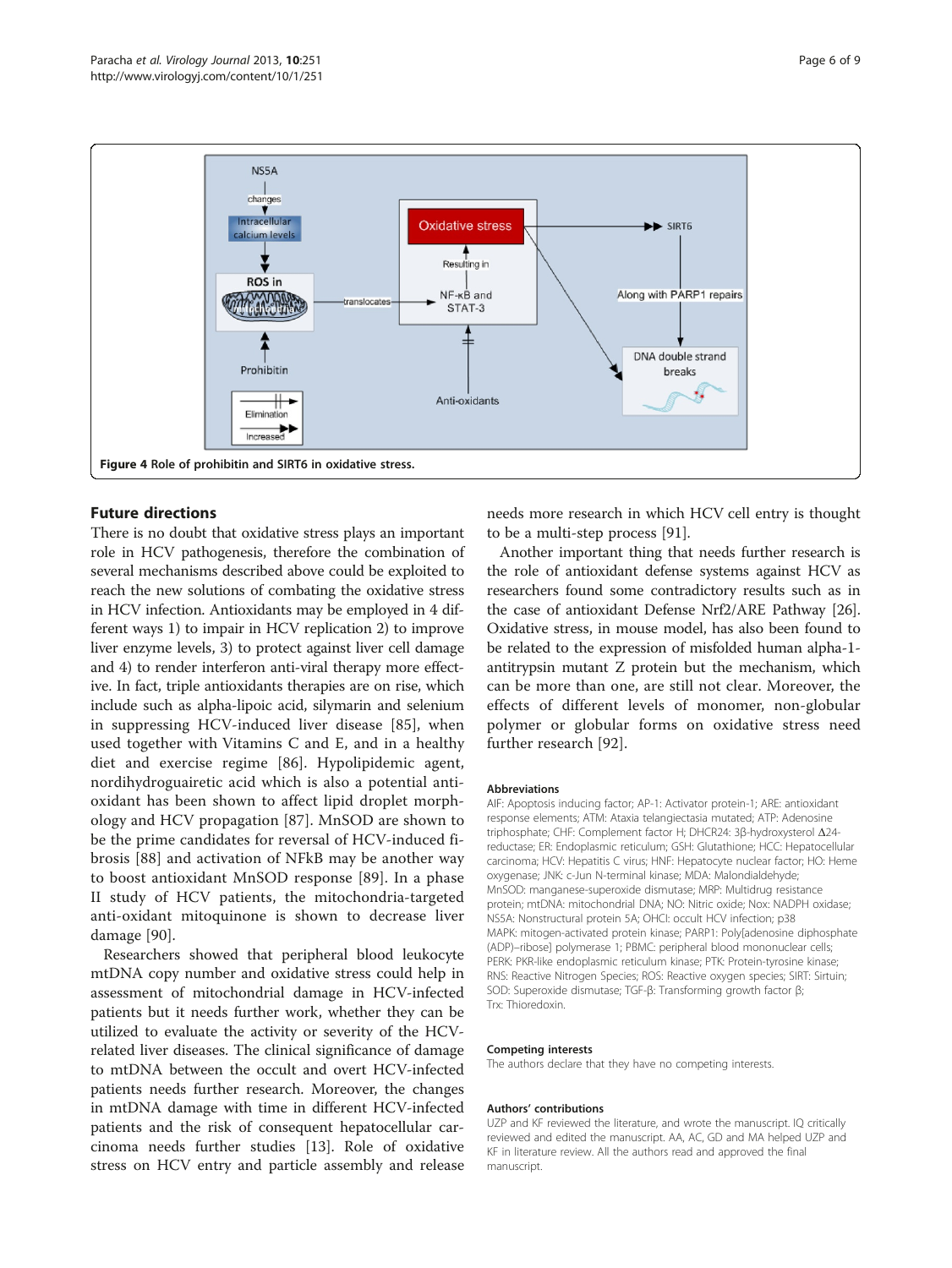#### <span id="page-6-0"></span>Acknowledgements

UZP and KF were supported from seed funds provided by NGO Mairaj Foundation. Financial support to AA, AC, MA and IQ was provided by the King Fahd Medical Research Center, king Abdul Aziz University, Jeddah and additional support was provided to AC, MA, GD and AA from the King Abdullah City of Science and Technology (KACST). IQ and MA also received funds from the Center of Excellence in genomic Medicine (CEGM).

#### Author details

<sup>1</sup>Department of Pharmaceutics, Hajvery University, Lahore, Pakistan. <sup>2</sup>IQ Institute of Infection and Immunity, Lahore, Punjab, Pakistan. <sup>3</sup>Center of Excellence in Genomic Medicine, King Abdul Aziz University, PO Box 80216, Jeddah 21589, Saudi Arabia. <sup>4</sup>Faculty of Applied Medical Sciences, King Abdulaziz University, PO Box 80216, Jeddah 21589, Saudi Arabia. <sup>5</sup>King Fahd Medical Research Center, King Abdul Aziz University, PO Box 80216, Jeddah 21589, Saudi Arabia.

#### Received: 12 June 2013 Accepted: 31 July 2013 Published: 7 August 2013

#### References

- 1. Qadri I, Iwahashi M, Capasso JM, Hopken MW, Flores S, Schaack J, Simon FR: Induced oxidative stress and activated expression of manganese superoxide dismutase during hepatitis C virus replication: role of JNK, p38 MAPK and AP-1. Biochem J 2004, 378(Pt 3):919–928.
- Jones DP: Redefining oxidative stress. Antioxid Redox Signal 2006, 8(9–10):1865–1879.
- Gloire G, Legrand-Poels S, Piette J: NF-kappaB activation by reactive oxygen species: fifteen years later. Biochem Pharmacol 2006, 72(11):1493–1505.
- 4. Lander HM: An essential role for free radicals and derived species in signal transduction. FASEB J 1997, 11(2):118-124.
- 5. Devadas S, Zaritskaya L, Rhee SG, Oberley L, Williams MS: Discrete generation of superoxide and hydrogen peroxide by T cell receptor stimulation: selective regulation of mitogen-activated protein kinase activation and fas ligand expression. J Exp Med 2002, 195(1):59-70.
- 6. Hildeman DA: Regulation of T-cell apoptosis by reactive oxygen species. Free Radic Biol Med 2004, 36(12):1496–1504.
- Sen CK, Sies H, Baeuerle PA: Antioxidant and redox regulation of genes. Academic Press 2000.
- 8. Mittler R, Vanderauwera S, Suzuki N, Miller G, Tognetti VB, Vandepoele K, Gollery M, Shulaev V, Van Breusegem F: ROS signaling: the new wave? Trends Plant Sci 2011, 16(6):300–309.
- Go YM, Jones DP: Redox compartmentalization in eukaryotic cells. Biochim Biophys Acta 2008, 1780(11):1273–1290.
- 10. Ryter SW, Kim HP, Hoetzel A, Park JW, Nakahira K, Wang X, Choi AM: Mechanisms of cell death in oxidative stress. Antioxid Redox Signal 2007, 9(1):49–89.
- 11. Desikan R, Hancock J, Neill S: Reactive Oxygen Species as Signalling Molecules. In Antioxidants and Reactive Oxygen Species in Plants. Oxford, UK: Blackwell Publishing Ltd; 2007:169–196.
- 12. Yamada S, Nomoto S, Fujii T, Kaneko T, Takeda S, Inoue S, Kanazumi N, Nakao A: Correlation between copy number of mitochondrial DNA and clinico-pathologic parameters of hepatocellular carcinoma. Eur J Surg Oncol 2006, 32(3):303–307.
- 13. Yen HH, Shih KL, Lin TT, Su WW, Soon MS, Liu CS: Decreased mitochondrial deoxyribonucleic acid and increased oxidative damage in chronic hepatitis C. World J Gastroenterol 2012, 18(36):5084-5089.
- 14. Okochi O, Hibi K, Uemura T, Inoue S, Takeda S, Kaneko T, Nakao A: Detection of mitochondrial DNA alterations in the serum of hepatocellular carcinoma patients. Clin Cancer Res 2002, 8(9):2875–2878.
- 15. Liu CS, Tsai CS, Kuo CL, Chen HW, Lii CK, Ma YS, Wei YH: Oxidative stressrelated alteration of the copy number of mitochondrial DNA in human leukocytes. Free Radic Res 2003, 37(12):1307–1317.
- 16. Kim JY, Hwang JM, Ko HS, Seong MW, Park BJ, Park SS: Mitochondrial DNA content is decreased in autosomal dominant optic atrophy. Neurology 2005, 64(6):966–972.
- 17. De Mendoza C, Soriano V: The role of hepatitis C virus (HCV) in mitochondrial DNA damage in HIV/HCV-coinfected individuals. Antivir Ther 2005, 10(Suppl 2):M109–M115.
- 18. Fujinaga H, Tsutsumi T, Yotsuyanagi H, Moriya K, Koike K: Hepatocarcinogenesis in hepatitis C: HCV shrewdly exacerbates oxidative stress by modulating both production and scavenging of reactive oxygen species. Oncology 2011, 81(Suppl 1):11–17.
- 19. Malhotra JD, Kaufman RJ: Endoplasmic reticulum stress and oxidative stress: a vicious cycle or a double-edged sword? Antioxid Redox Signal 2007, 9(12):2277–2293.
- 20. Berridge MJ, Bootman MD, Roderick HL: Calcium signalling: dynamics, homeostasis and remodelling. Nat Rev Mol Cell Biol 2003, 4(7):517–529.
- 21. Görlach A, Klappa P, Kietzmann T: The endoplasmic reticulum: folding, calcium homeostasis, signaling, and redox control. Antioxid Redox Signal 2006, 8(9–10):1391–1418.
- 22. Lizák B, Czegle I, Csala M, Benedetti A, Mandl J, Bánhegyi G: Translocon pores in the endoplasmic reticulum are permeable to small anions. Am J Physiol Cell Physiol 2006, 291(3):C511-C517.
- 23. Choo QL, Kuo G, Weiner AJ, Overby LR, Bradley DW, Houghton M: Isolation of a cDNA clone derived from a blood-borne non-A, non-B viral hepatitis genome. Science 1989, 244(4902):359–362.
- 24. Simmonds P: Genetic diversity and evolution of hepatitis C virus--15 years on. J Gen Virol 2004, 85(Pt11):3173–3188.
- 25. WHO: Hepatitis C. [http://www.who.int/mediacentre/factsheets/fs164/en/.](http://www.who.int/mediacentre/factsheets/fs164/en/)
- 26. Ivanov AV, Bartosch B, Smirnova OA, Isaguliants MG, Kochetkov SN: HCV and Oxidative Stress in the Liver. Viruses 2013, 5(2):439–469.
- 27. Bhargava A, Raghuram GV, Pathak N, Varshney S, Jatawa SK, Jain D, Mishra PK: Occult hepatitis C virus elicits mitochondrial oxidative stress in lymphocytes and triggers PI3-kinase-mediated DNA damage response. Free Radic Biol Med 2011, 51(9):1806–1814.
- 28. Muriel P: Role of free radicals in liver diseases. Hepatol Int 2009, 3(4):526–536.
- 29. García-Monzón C, Majano PL, Zubia I, Sanz P, Apolinario A, Moreno-Otero R: Intrahepatic accumulation of nitrotyrosine in chronic viral hepatitis is associated with histological severity of liver disease. J Hepatol 2000, 32(2):331–338.
- 30. Farinati F, Cardin R, De Maria N, Della Libera G, Marafin C, Lecis E, Burra P, Floreani A, Cecchetto A, Naccarato R: Iron storage, lipid peroxidation and glutathione turnover in chronic anti-HCV positive hepatitis. J Hepatol 1995, 22(4):449–456.
- 31. Rosen HR, Gretch DR: Hepatitis C virus: current understanding and prospects for future therapies. Mol Med Today 1999, 5(9):393–399.
- 32. Valgimigli M, Valgimigli L, Trerè D, Gaiani S, Pedulli GF, Gramantieri L, Bolondi L: Oxidative stress EPR measurement in human liver by radicalprobe technique. Correlation with etiology, histology and cell proliferation. Free Radic Res 2002, 36(9):939–948.
- 33. Valgimigli L, Valgimigli M, Gaiani S, Pedulli GF, Bolondi L: Measurement of oxidative stress in human liver by EPR spin-probe technique. Free Radic Res 2000, 33(2):167–178.
- 34. Jenny-Avital ER: Hepatitis C. Curr Opin Infect Dis 1998, 11(3):293-299.
- 35. Saito I, Miyamura T, Ohbayashi A, Harada H, Katayama T, Kikuchi S, Watanabe Y, Koi S, Onji M, Ohta Y, et al: Hepatitis C virus infection is associated with the development of hepatocellular carcinoma. Proc Natl Acad Sci U S A 1990, 87(17):6547–6549.
- 36. Barbaro G, Di Lorenzo G, Asti A, Ribersani M, Belloni G, Grisorio B, Filice G, Barbarini G: Hepatocellular mitochondrial alterations in patients with chronic hepatitis C: ultrastructural and biochemical findings. Am J Gastroenterol 1999, 94(8):2198–2205.
- 37. Forns X, Purcell RH, Bukh J: Quasispecies in viral persistence and pathogenesis of hepatitis C virus. Trends Microbiol 1999, 7(10):402-410.
- 38. Koike K: Hepatitis C virus contributes to hepatocarcinogenesis by modulating metabolic and intracellular signaling pathways. J Gastroenterol Hepatol 2007, 22(Suppl 1):S108–S111.
- 39. Ivanov AV, Smirnova OA, Ivanova ON, Masalova OV, Kochetkov SN, Isaguliants MG: Hepatitis C virus proteins activate NRF2/ARE pathway by distinct ROS-dependent and independent mechanisms in HUH7 cells. PLoS One 2011, 6(9):e24957.
- 40. Pal S, Polyak SJ, Bano N, Qiu WC, Carithers RL, Shuhart M, Gretch DR, Das A: Hepatitis C virus induces oxidative stress, DNA damage and modulates the DNA repair enzyme NEIL1. J Gastroenterol Hepatol 2010, 25(3):627-634.
- 41. Bureau C, Bernad J, Chaouche N, Orfila C, Béraud M, Gonindard C, Alric L, Vinel JP, Pipy B: Nonstructural 3 protein of hepatitis C virus triggers an oxidative burst in human monocytes via activation of NADPH oxidase. J Biol Chem 2001, 276(25):23077–23083.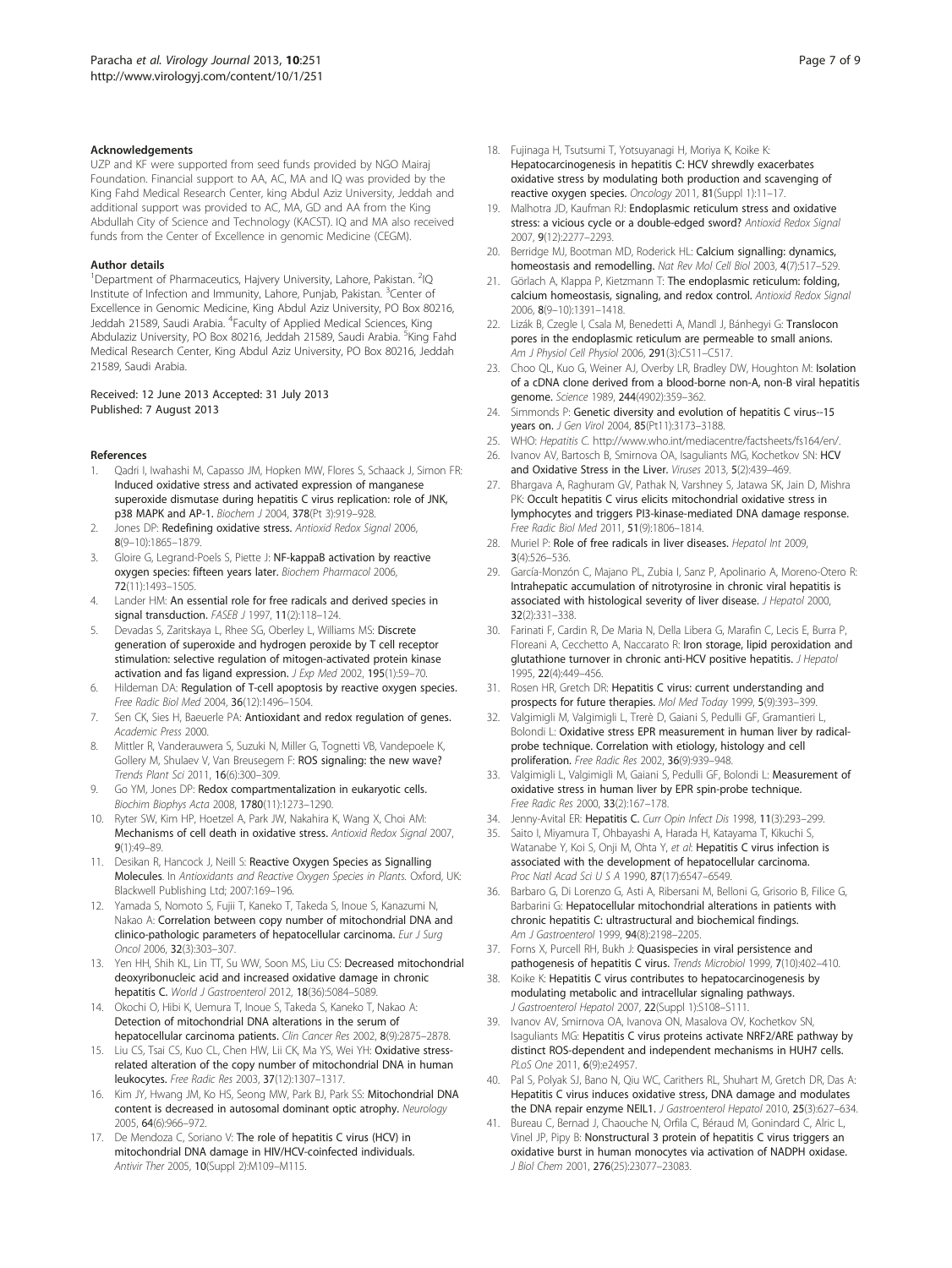- <span id="page-7-0"></span>42. García-Mediavilla MV, Sánchez-Campos S, González-Pérez P, Gómez-Gonzalo M, Majano PL, López-Cabrera M, Clemente G, García-Monzón C, González-Gallego J: Differential contribution of hepatitis C virus NS5A and core proteins to the induction of oxidative and nitrosative stress in human hepatocyte-derived cells. J Hepatol 2005, 43(4):606–613.
- 43. Thorén F, Romero A, Lindh M, Dahlgren C, Hellstrand K: A hepatitis C virusencoded, nonstructural protein (NS3) triggers dysfunction and apoptosis in lymphocytes: role of NADPH oxidase-derived oxygen radicals. J Leukoc Biol 2004, 76(6):1180–1186.
- 44. Ming-Ju H, Yih-Shou H, Tzy-Yen C, Hui-Ling C: Hepatitis C virus E2 protein induce reactive oxygen species (ROS)-related fibrogenesis in the HSC-T6 hepatic stellate cell line. J Cell Biochem 2011, 112(1):233-243.
- 45. Li S, Ye L, Yu X, Xu B, Li K, Zhu X, Liu H, Wu X, Kong L: Hepatitis C virus NS4B induces unfolded protein response and endoplasmic reticulum overload response-dependent NF-kappaB activation. Virology 2009, 391(2):257–264.
- 46. Liang Y, Ye H, Kang CB, Yoon HS: Domain 2 of Nonstructural Protein 5A (NS5A) of Hepatitis C Virus Is Natively Unfolded. Biochemistry 2007, 46(41):11550–11558.
- 47. Piccoli C, Quarato G, Ripoli M, D'Aprile A, Scrima R, Cela O, Boffoli D, Moradpour D, Capitanio N: Review HCV infection induces mitochondrial bioenergetic unbalance: causes and effects. Biochim Biophys Acta 2009, 1787(5):539–546.
- 48. Piccoli C, Scrima R, D'Aprile A, Ripoli M, Lecce L, Boffoli D, Capitanio N: Review Mitochondrial dysfunction in hepatitis C virus infection. Biochim Biophys Acta 2006, 1757(9–10):1429–1437.
- 49. Gong G, Waris G, Tanveer R, Siddiqui A: Human hepatitis C virus NS5A protein alters intracellular calcium levels, induces oxidative stress, and activates STAT-3 and NF-κB. Proc Natl Acad Sci U S A 2001, 98(17):9599–9604.
- 50. Okuda M, Li K, Beard MR, Showalter LA, Scholle F, Lemon SM, Weinman SA: Mitochondrial injury, oxidative stress, and antioxidant gene expression are induced by hepatitis C virus core protein. Gastroenterology 2002, 122(2):366–375.
- 51. Jaiswal M, LaRusso NF, Shapiro RA, Billiar TR, Gores GJ: Nitric oxidemediated inhibition of DNA repair potentiates oxidative DNA damage in cholangiocytes. Gastroenterology 2001, 120(1):190–199.
- 52. Machida K, McNamara G, Cheng KT, Huang J, Wang CH, Comai L, Ou JH, Lai MM: Hepatitis C virus inhibits DNA damage repair through reactive oxygen and nitrogen species and by interfering with the ATM-NBS1 /Mre11/Rad50 DNA repair pathway in monocytes and hepatocytes. J Immunol 2010, 185(11):6985–6998.
- 53. Machida K, Tsukamoto H, Liu JC, Han YP, Govindarajan S, Lai MM, Akira S, Ou JH: c-Jun mediates hepatitis C virus hepatocarcinogenesis through signal transducer and activator of transcription 3 and nitric oxidedependent impairment of oxidative DNA repair. Hepatology 2010, 52(2):480–492.
- 54. Zhu Z, Wilson AT, Mathahs MM, Wen F, Brown KE, Luxon BA, Schmidt WN: Heme oxygenase-1 suppresses hepatitis C virus replication and increases resistance of hepatocytes to oxidant injury. Hepatology 2008, 48(5):1430–1439.
- 55. Sumida Y, Nakashima T, Yoh T, Nakajima Y, Ishikawa H, Mitsuyoshi H, Sakamoto Y, Okanoue T, Kashima K, Nakamura H, Yodoi J: Serum thioredoxin levels as an indicator of oxidative stress in patients with hepatitis C virus infection. J Hepatol 2000, 33(4):616-622.
- 56. Nakashima T, Sumida Y, Yoh T, Kakisaka Y, Nakajima Y, Ishikawa H, Mitsuyoshi H, Kashima K, Nakamura H, Yodoi J: Thioredoxin levels in the sera of untreated viral hepatitis patients and those treated with glycyrrhizin or ursodeoxycholic acid. Antioxid Redox Signal 2000, 2(4):687–694.
- 57. Levent G, Ali A, Ahmet A, Polat EC, Aytaç C, Ayşe E, Ahmet S: Oxidative stress and antioxidant defense in patients with chronic hepatitis C patients before and after pegylated interferon alfa-2b plus ribavirin therapy. J Transl Med 2006, 4:25.
- 58. Osman HG, Gabr OM, Lotfy S, Gabr S: Serum levels of bcl-2 and cellular oxidative stress in patients with viral hepatitis. Indian J Med Microbiol 2007, 25(4):323–329.
- 59. Tsukiyama-Kohara K: Role of Oxidative Stress in Hepatocarcinogenesis Induced by Hepatitis C Virus. Int J Mol Sci 2012, 13(11):15271–15278.
- 60. Boudreau HE, Emerson SU, Korzeniowska A, Jendrysik MA, Leto TL: Hepatitis C virus (HCV) proteins induce NADPH oxidase 4 expression in a

transforming growth factor beta-dependent manner: a new contributor to HCV-induced oxidative stress. J Virol 2009, 83(24):12934–12946.

- 61. Choi J, Ou JH: Review Mechanisms of liver injury. III. Oxidative stress in the pathogenesis of hepatitis C virus. Am J Physiol Gastrointest Liver Physiol 2006, 290(5):G847–G851.
- 62. Jain SK, Pemberton PW, Smith A, McMahon RF, Burrows PC, Aboutwerat A, Warnes TW: Oxidative stress in chronic hepatitis C: not just a feature of late stage disease. J Hepatol 2002, 36(6):805–811.
- 63. Weinreb O, Amit T, Mandel S, Kupershmidt L, Youdim MB: Neuroprotective multifunctional iron chelators: from redox-sensitive process to novel therapeutic opportunities. Antioxid Redox Signal 2010, 13(6):919–949.
- 64. Ganz T, Nemeth E: Hepcidin and iron homeostasis. Biochim Biophys Acta 2012, 1823(9):1434–1443.
- 65. Andrews NC: Iron homeostasis: insights from genetics and animal models. Nat Rev Genet 2000, 1(3):208–217.
- 66. Pantopoulos K, Porwal SK, Tartakoff A, Devireddy L: Mechanisms of mammalian iron homeostasis. Biochemistry 2012, 51(29):5705–5724.
- 67. Riggio O, Montagnese F, Fiore P, Folino S, Giambartolomei S, Gandin C, Merli M, Quinti I, Violante N, Caroli S, Senofonte O, Capocaccia L: Iron overload in patients with chronic viral hepatitis: how common is it? Am J Gastroenterol 1997, 92(8):1298–1301.
- 68. Kaito M, Iwasa M, Kobayashi Y, Fujita N, Tanaka H, Gabazza EC, Adachi Y, Kojima Y, Nakagawa N, Watanabe S: Iron reduction therapy by phlebotomy reduces lipid peroxidation and oxidative stress in patients with chronic hepatitis C. J Gastroenterol 2006, 41(9):921–922.
- 69. Fujita N, Horiike S, Sugimoto R, Tanaka H, Iwasa M, Kobayashi Y, Hasegawa K, Ma N, Kawanishi S, Adachi Y, Kaito M: Hepatic oxidative DNA damage correlates with iron overload in chronic hepatitis C patients. Free Radic Biol Med 2007, 42(3):353–362.
- 70. Smirnova OA, Ivanov AV, Ivanova ON, Valuev-Éllison VT, Kochetkov SN: Cellular defense systems against oxidative and ER stresses: mechanisms of regulation and influence of hepatitis C virus. Mol Biol (Mosk) 2011, 45(1):127–141.
- 71. Aleksunes LM, Manautou JE: Emerging role of Nrf2 in protecting against hepatic and gastrointestinal disease. Toxicol Pathol 2007, 35(4):459–473.
- 72. Yuan L, Kaplowitz N: Glutathione in liver diseases and hepatotoxicity. Mol Aspects Med 2009, 30(1–2):29–41.
- 73. Morgan B, Ezerina D, Amoako TN, Riemer J, Seedorf M, Dick TP: Multiple glutathione disulfide removal pathways mediate cytosolic redox homeostasis. Nat Chem Biol 2012, 9(2):119–125.
- 74. Aggarwal A, Misro MM, Maheshwari A, Sehgal N, Nandan D: N-acetylcysteine counteracts oxidative stress and prevents hCG-induced apoptosis in rat Leydig cells through down regulation of caspase-8 and JNK. Mol Reprod Dev 2010, 77(10):900–909.
- 75. Kerksick C, Willoughby D: The antioxidant role of glutathione and Nacetyl-cysteine supplements and exercise-induced oxidative stress. J Int Soc Sports Nutr 2005, 2:38–44.
- 76. Pickering AM, Linder RA, Zhang H, Forman HJ, Davies KJ: Nrf2-dependent Induction of Proteasome and Pa28 Regulator Are Required for Adaptation to Oxidative Stress. J Biol Chem 2012, 287(13):10021–10031.
- 77. Hochmuth CE, Biteau B, Bohmann D, Jasper H: Redox Regulation by Keap1 and Nrf2 Controls Intestinal Stem Cell Proliferation in Drosophila. Cell Stem Cell 2011, 8(2):188–199.
- 78. Barajas B, Che N, Yin F, Rowshanrad A, Orozco LD, Gong KW, Wang X, Castellani LW, Reue K, Lusis AJ, Araujo JA: NF-E2–Related Factor 2 Promotes Atherosclerosis by Effects on Plasma Lipoproteins and Cholesterol Transport That Overshadow Antioxidant Protection. Arterioscler Thromb Vasc Biol 2011, 31(1):58–66.
- 79. Burdette D, Olivarez M, Waris G: Activation of transcription factor Nrf2 by hepatitis C virus induces the cell-survival pathway. J Gen Virol 2010, 91(Pt 3):681–690.
- 80. Kitada T, Seki S, Iwai S, Yamada T, Sakaguchi H, Wakasa K: In situ detection of oxidative DNA damage, 8-hydroxydeoxyguanosine, in chronic human liver disease. J Hepatol 2001, 35(5):613–618.
- 81. Carvajal-Yepes M, Himmelsbach K, Schaedler S, Ploen D, Krause J, Ludwig L, Weiss T, Klingel K, Hildt E: Hepatitis C virus impairs the induction of cytoprotective Nrf2 target genes by delocalization of small Maf proteins. J Biol Chem 2011, 286(11):8941–8951.
- 82. Weismann D, Hartvigsen K, Lauer N, Bennett KL, Scholl HP, Charbel Issa P, Cano M, Brandstätter H, Tsimikas S, Skerka C, Superti-Furga G, Handa JT, Zipfel PF, Witztum JL, Binder CJ: Complement factor H binds